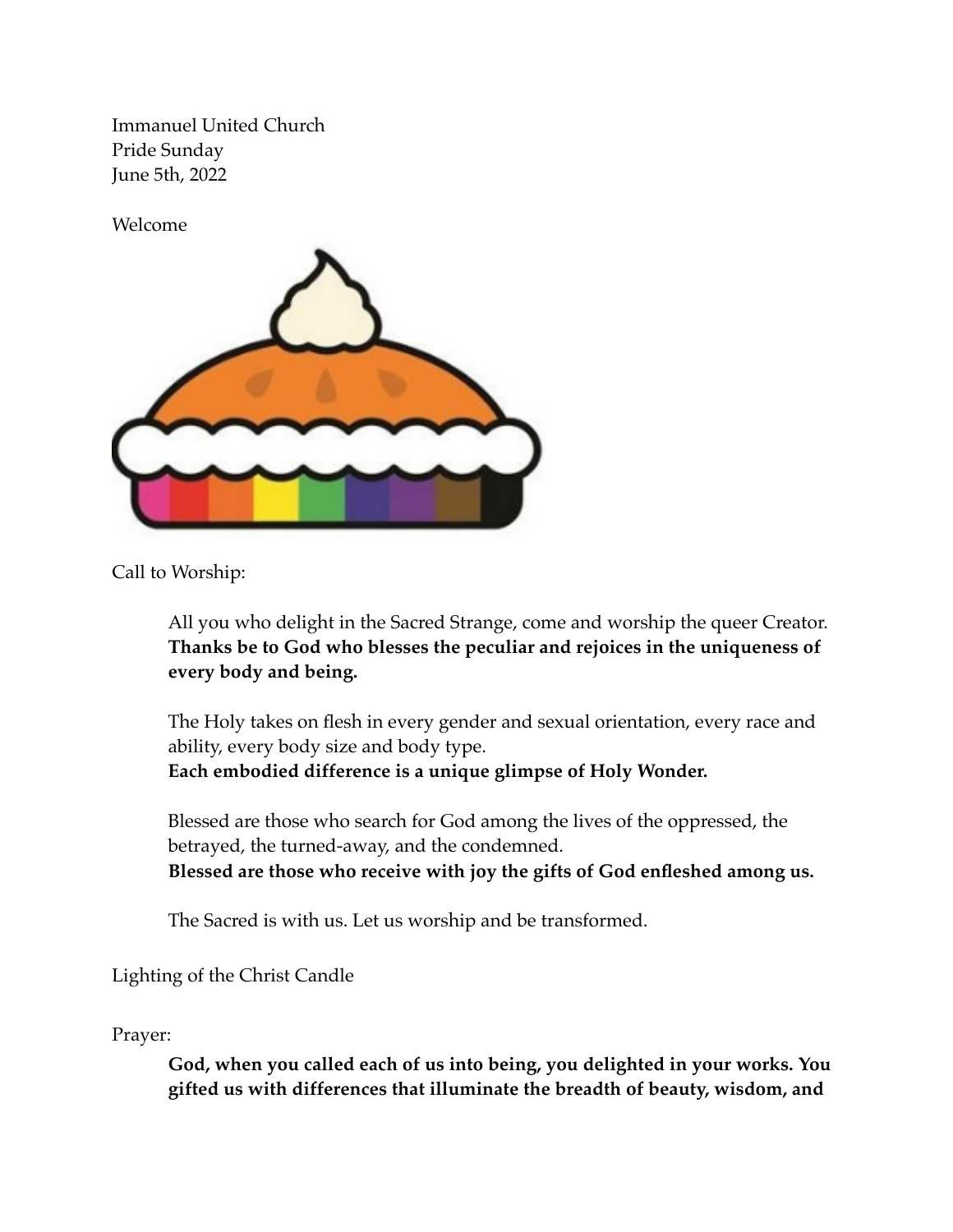**practices of love in your creation. In whatever ways we still struggle to accept and celebrate our own unique offerings, free us from narrow thinking that confines, constrains, or condemns your good work in us. Amen.**

Hymn: VU 460 *All Who Hunger*

#### Scripture: Mark 9:38-41

John said to Jesus, 'Teacher, we saw someone casting out demons in your name, and we tried to stop him, because he was not following us.' But Jesus said, 'Do not stop him; for no one who does a deed of power in my name will be able soon afterwards to speak evil of me. Whoever is not against us is for us. For truly I tell you, whoever gives you a cup of water to drink because you bear the name of Christ will by no means lose the reward.

# Reflection:

In today's Gospel, the disciples were concerned with whether someone was like them, preserved their group dynamic, and otherwise fit a mold they had in mind, confining how God's work is done in the world. This was more important to them, in the moment, than the fact that someone's suffering had been relieved. That God's work had been done. That a life had been changed. This is not so different from how the church has approached LGBTQIA+ and Two-Spirit people's gifts in the world. But Jesus offers a correction.

# **The Word Became Flesh (John 1)**

God's revelation is a disruption of all our assumptions—of what God looks like, how God acts, and how power works. God continues to take on flesh in ways and through people that the world assumes cannot be sites of revelation, should be condemned, or are otherwise "illegitimate." God takes on flesh in the strange—the queer. Or, God transitions by revealing God's authentic self in new flesh. When the world did not recognize who God was, God transitioned. God revealed something new through the body of Jesus about who God has always been.

Trans people are a holy witness to God's constant transitioning and authentic selfrevealing. Trans people illuminate important aspects of not only God's being but also how and where we should be expecting to see God in the world. We must be aware, too, of how similarly Jesus and trans people are treated in the world. Criminalized.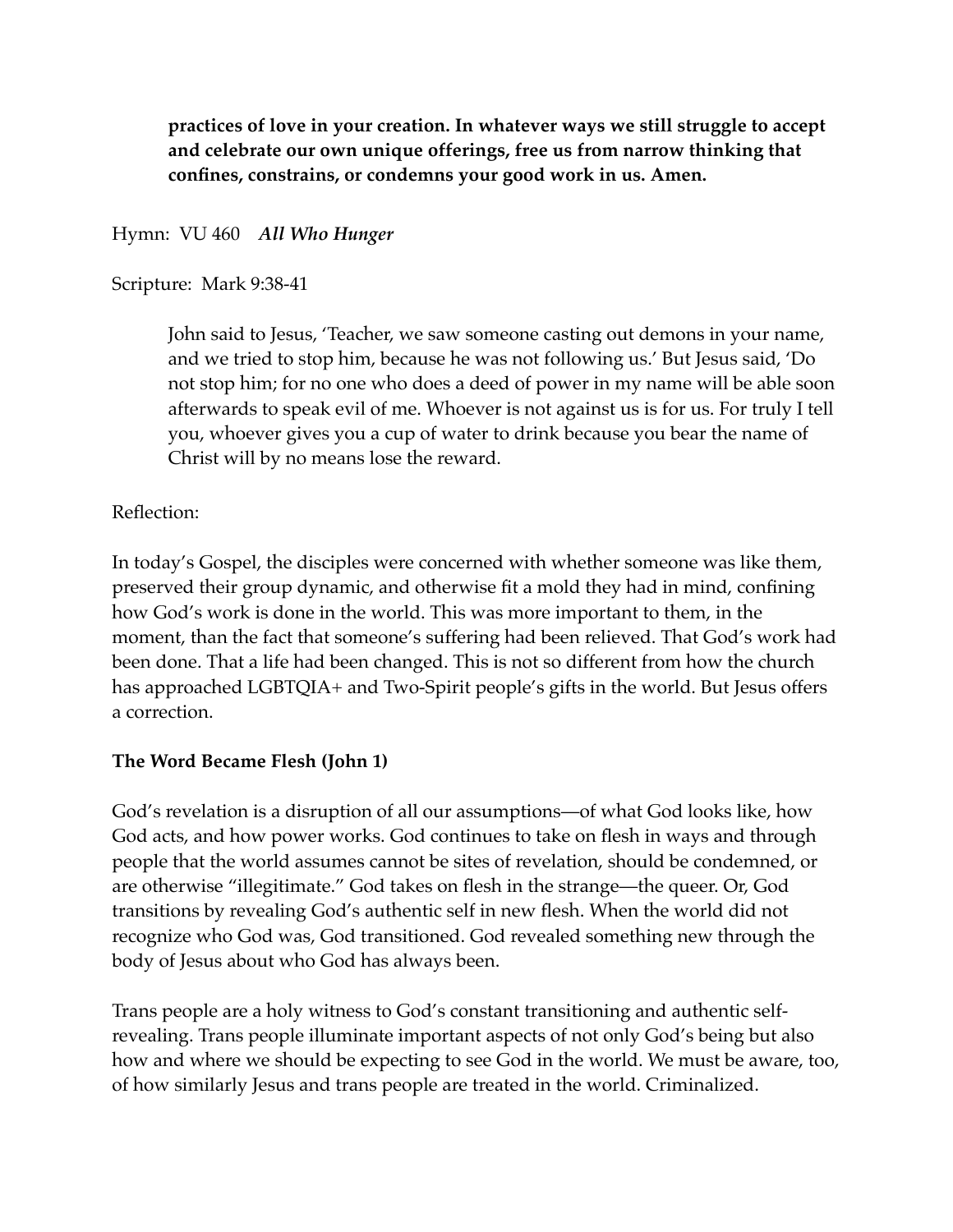Attacked. Executed. Shunned. How long will we perpetuate the same patterns of violence against God's self-revealing in the world through the people (and creatures/ creations) around us?

### **John 15:12–14, 17–19**

The world, or "kosmos," is the order of dominance, social hierarchy, and all the forms of control that live in and through systemic, institutional, and ideological powers. To be strange (definition of queer) is to be out of alignment with the world's order of things. And it means being hated, because it threatens the order. Strangeness breaks open possibilities for the world of living and loving differently. LGBTQIA+ and Two-Spirit people have long modeled this in the world—especially for each other. However, everyone is called to be strange in some form—to deviate from complicity with the world's order and break open new possibilities for love and life. We are all called to be strange like Jesus was strange. Likewise, we are called to be in solidarity with the strange of the world, abandoning no one to the hatred that comes with refusing to "belong" to the hierarchy or comply with its temptations or threats.

Hymn: MV 120 *My Soul Cries Out (Canticle of the Turning)*

# **Offering**

Since its beginning, the church was meant to be a place of chosen family—a community of outcasts and outlaws, dreamers, prophets, and humble disciples of Love. In the company of Divine Presence, we create belonging and nurture justice. With gratitude for the sacred labours of love in this place, let us bring our offerings to God and one another.

#### Prayer:

Beloved One, we offer our thanks for the holy witness in the lives of LGBTQIA+ and Two-Spirit people. In queer love and in trans and intersex bodies, we experience Christ enfleshed.

**In the faith of those who have been persecuted by the church, Christ is revealed. In the queer practices of community, of love that takes risks, and of telling the truth—even when it's costly—Christ lives on.**

In gratitude for these and all the sacred gifts of the LGBTQIA+ and Two-Spirit community, we give our thanks and offer these gifts. Amen.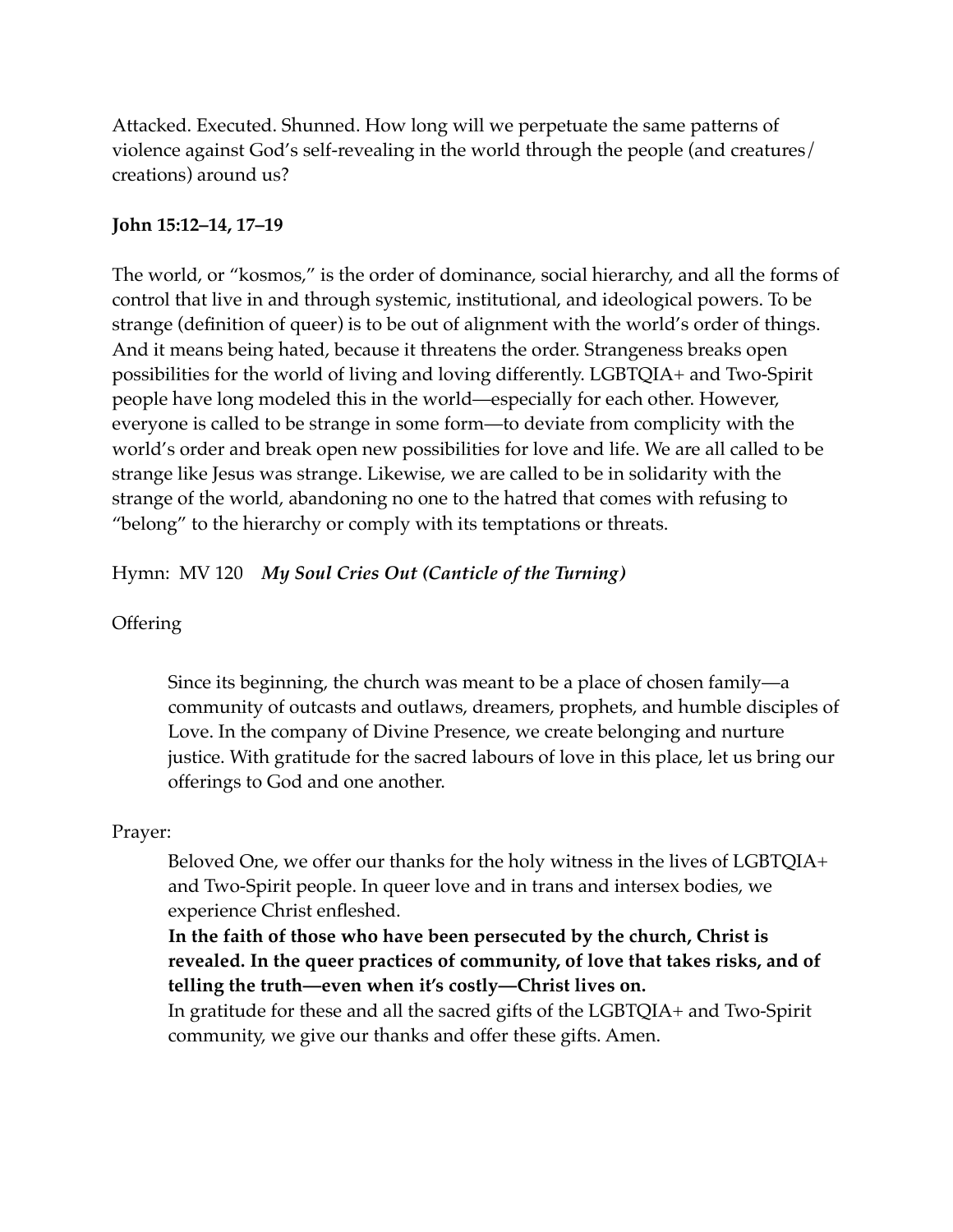# Communion

The Holy One be with you. **And also with you.** Open your hearts to the One who is Love. **We open our hearts to you, O God.** Let us give thanks to God, our Creator. **For the courage of the Holy that lives in us, we give thanks.**

Bold and Beloved One, throughout history you have revealed yourself to us in ways that surprise and disrupt.

You shocked the world when you came to be with us as a vulnerable baby born into a family fleeing political persecution.

Though the scandal of your embodiment in Jesus led to crucifixion, still your Spirit of New Life is birthed anew among the marginalized.

You live among us today:

# **In the lives of black trans women whose experiences of violence are dismissed and ignored.**

Among bisexual people living with HIV/AIDS.

# **As babies born into the care of lesbian women.**

You wander school halls as trans children and navigate the streets as queer couples walking hand-in-hand.

# **You come to us as LGBTQIA+ and Two-Spirit youth with no home.**

You are embodied by Two-Spirit people, still fighting against the impacts of colonization, erasure, and stolen land.

At times, we are offended by your self-expression. You take on flesh in people, places, and ideas we have been taught to fear or despise. And so we struggle. Our hearts harden. Our hospitality recoils.

But still, your love persists. Through beauty, compassion, and truth, you lure us into laying down our need to control. You move us. Free us. Embrace us.

By your grace, we are brought into the sacred labours of justice and transformation. We become free in Christ to reject all evil and oppression.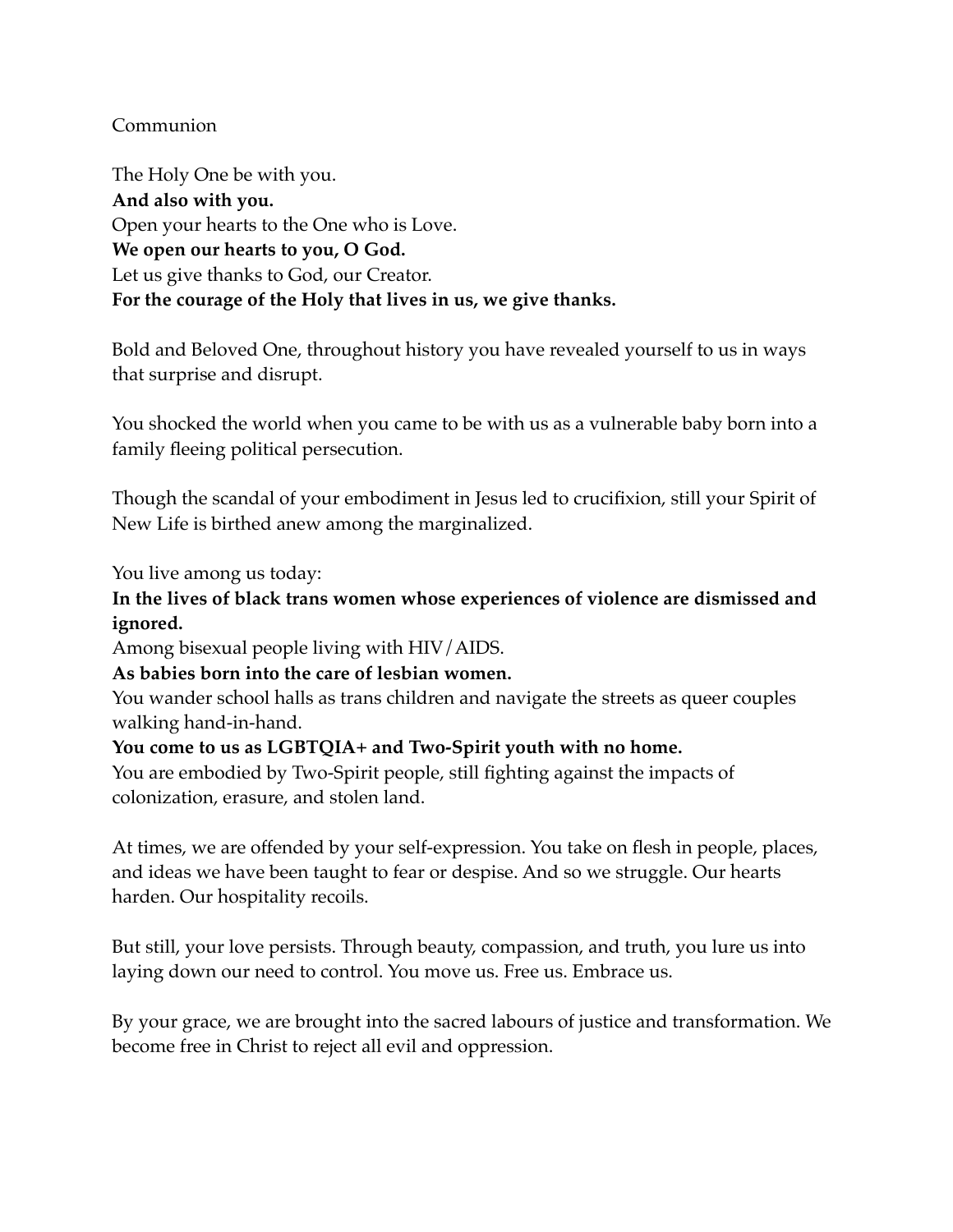Like those who gathered with Jesus on the night of his arrest, we come in need of grace. After feasting with his companions, Jesus took the bread, blessed it, broke it, gave it to all of them and said:

"This is my body which is given for you. Take, eat, and remember me."

After the supper, he did the same with the cup, saying: "This is a symbol of the new covenant. Drink in remembrance of me."

In remembering the life of Jesus, we remember what he showed us: **The love of God is public. The love of God is intentional. The love of God is explicit. P.I.E.**

And so we pray, pour out your Spirit on this bread and this cup, O God. Through these gifts, open our hearts to encounters with Christ in the strange and the ordinary. May the bread of life and the cup of blessing strengthen us in our courage to live as Jesus lived. Amen.

Prayer after Communion

**Nourishing One, your gifts renew us in body, spirit, and mind. Through this taste of love, may the Spirit send us with a faith that is brave. Let no institution or narrow thinking hold us back; make us people who boldly pursue collective justice and tend gently to the world's pain. Amen.**

Hymn: MV 138 *My Love Colours Outside the Lines*

Commissioning and Benediction:

Let us go from here to proclaim the good news: **God takes on flesh in the strange and surprising.** Love liberates from the margins. **Together, we have what we need to resist evil and oppression.**